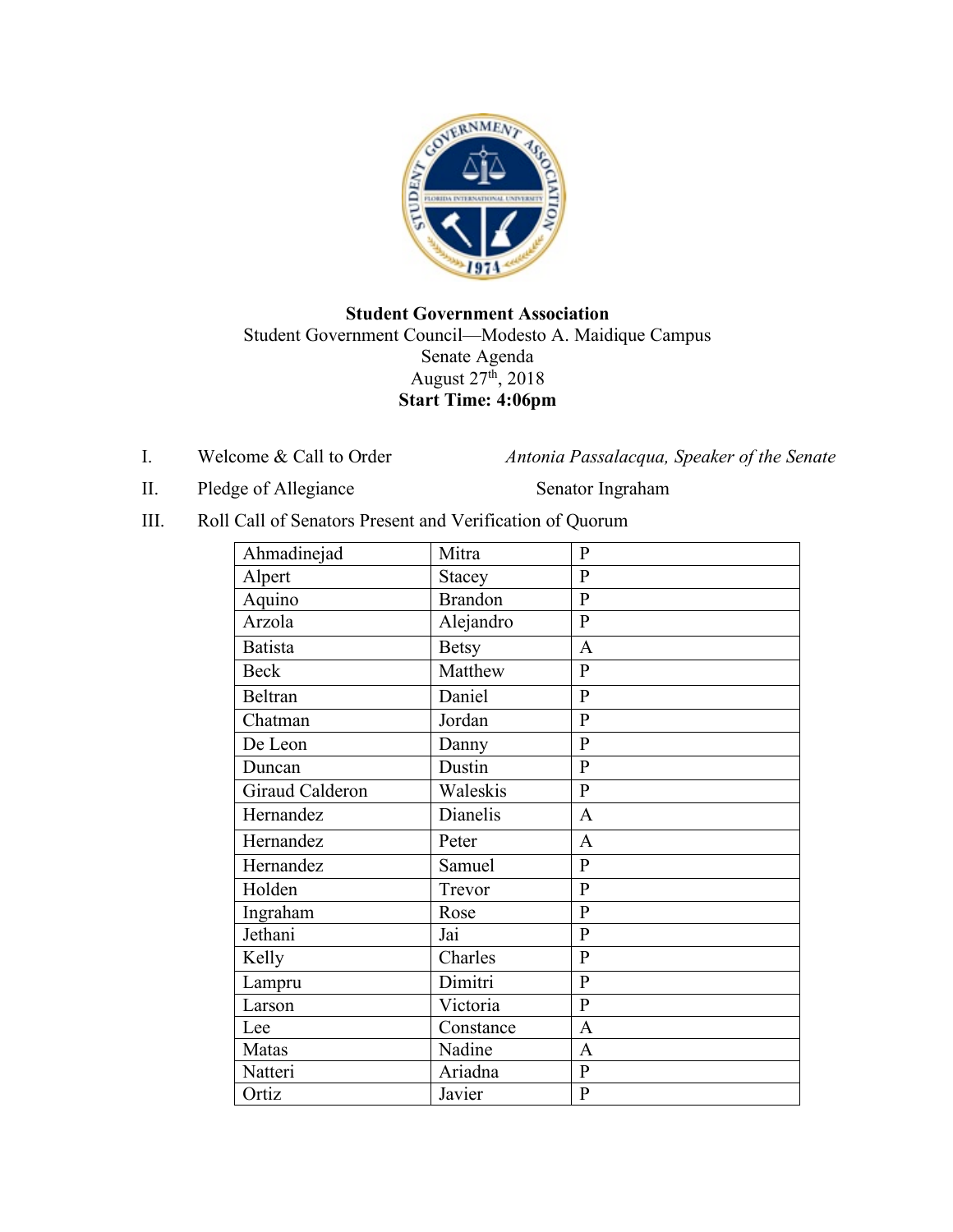| Passalacqua   | Antonia | $\mathbf{P}$ |
|---------------|---------|--------------|
| Pryor         | LeChara | $\bf P$      |
| Rivero        | Carlos  | $\mathbf{P}$ |
| Rodriguez     | Melanie | $\bf P$      |
| Sanchez       | Rebecca | $\bf P$      |
| <b>Santos</b> | Samuel  | $\mathbf{P}$ |
| Simpson       | Tidjan  | $\mathbf{P}$ |
| Spencer       | Jessica | $\mathbf{P}$ |
| Suarez        | Luis    | Tardy 4:17   |
| Vera          | Bertha  | P            |
| Vulcain       | Dylan   | $\mathbf{P}$ |
| Zahedi        | Leila   | $\bf P$      |
| 31/36         |         |              |

- IV. Approval of the Minutes from August 20th, 2018
	- A. Senator Larson moves to approve the minutes from August  $20<sup>th</sup>$ ,  $2018$ . Senator Natteri seconds. Motion passes.
- V. Adoption of the Agenda
- VI. Invited Speakers
- VII. Special Orders
- VIII. Vetoed Legislation
- IX. Second Readings
	- A. UB 1802
		- 1. Senator Larson moves to refer the UB 1802 to the Rules, Legislation and Judiciary Committee. Senator Aquino seconds. Motion passes.
	- B. UR 2018.0001
		- 1. Senator Larson moves to refer the UB 2018.0001 to the Rules, Legislation and Judiciary Committee. Senator Duncan seconds. Motion passes.
- X. Unfinished Business
- XI. New Business
	- A. Executive Order 1802
	- B. Confirmation of The Secretary of Innovation and Research Chazman Childers
		- 1. Senator Beck moves to close the floor for question and answer period. Senator Rivero seconds. Motion passes.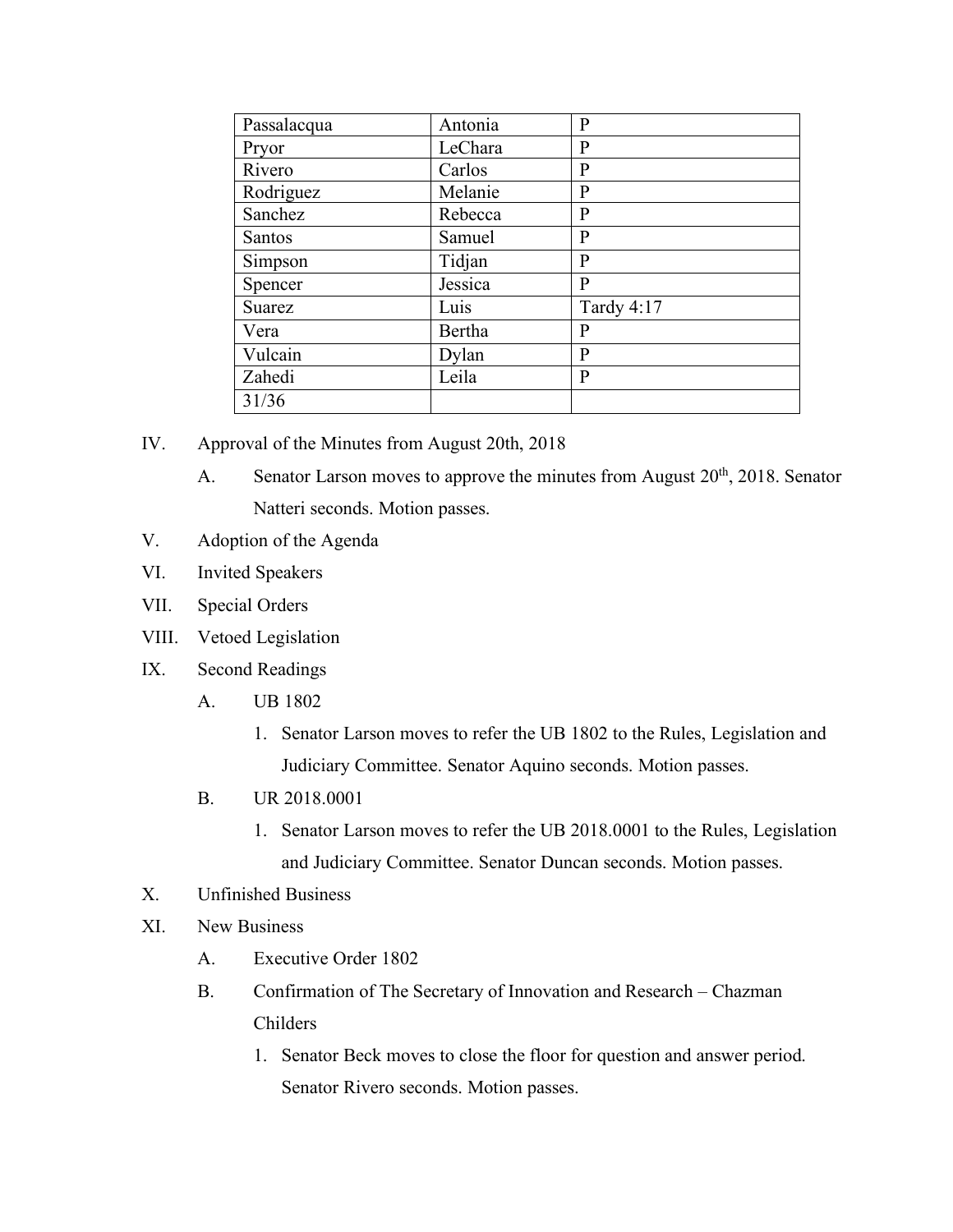2. Senator Gerard moves to go into voting procedure. Senator Natteri

seconds. Motion passes.

| Ahmadinejad     | Mitra          | Y                     |
|-----------------|----------------|-----------------------|
| Alpert          | <b>Stacey</b>  | Y                     |
| Aquino          | <b>Brandon</b> | $\overline{Y}$        |
| Arzola          | Alejandro      | Y                     |
| <b>Batista</b>  | <b>Betsy</b>   |                       |
| <b>Beck</b>     | Matthew        | Y                     |
| Beltran         | Daniel         | Y                     |
| Chatman         | Jordan         | Y                     |
| De Leon         | Danny          | $\mathbf Y$           |
| Duncan          | Dustin         | $\overline{Y}$        |
| Giraud Calderon | Waleskis       | Y                     |
| Hernandez       | Dianelis       |                       |
| Hernandez       | Peter          |                       |
| Hernandez       | Samuel         | Y                     |
| Holden          | Trevor         | Y                     |
| Ingraham        | Rose           | $\overline{\text{Y}}$ |
| Jethani         | Jai            | $\overline{Y}$        |
| Kelly           | Charles        | Y                     |
| Lampru          | Dimitri        | $\overline{Y}$        |
| Larson          | Victoria       | Y                     |
| Lee             | Constance      |                       |
| Matas           | Nadine         |                       |
| Natteri         | Ariadna        | Y                     |
| Ortiz           | Javier         | Y                     |
| Passalacqua     | Antonia        | $\overline{\text{Y}}$ |
| Pryor           | LeChara        | $\overline{Y}$        |
| Rivero          | Carlos         | $\overline{Y}$        |
| Rodriguez       | Melanie        | $\overline{\text{Y}}$ |
| Sanchez         | Rebecca        | $\overline{Y}$        |
| Santos          | Samuel         | $\overline{Y}$        |
| Simpson         | Tidjan         | Y                     |
| Spencer         | Jessica        | Y                     |
| Suarez          | Luis           |                       |
| Vera            | Bertha         | Y                     |
| Vulcain         | Dylan          | Y                     |
| Zahedi          | Leila          | Y                     |
| $30 - 0 - 0$    |                |                       |

3. Confirmed: Chazman Childers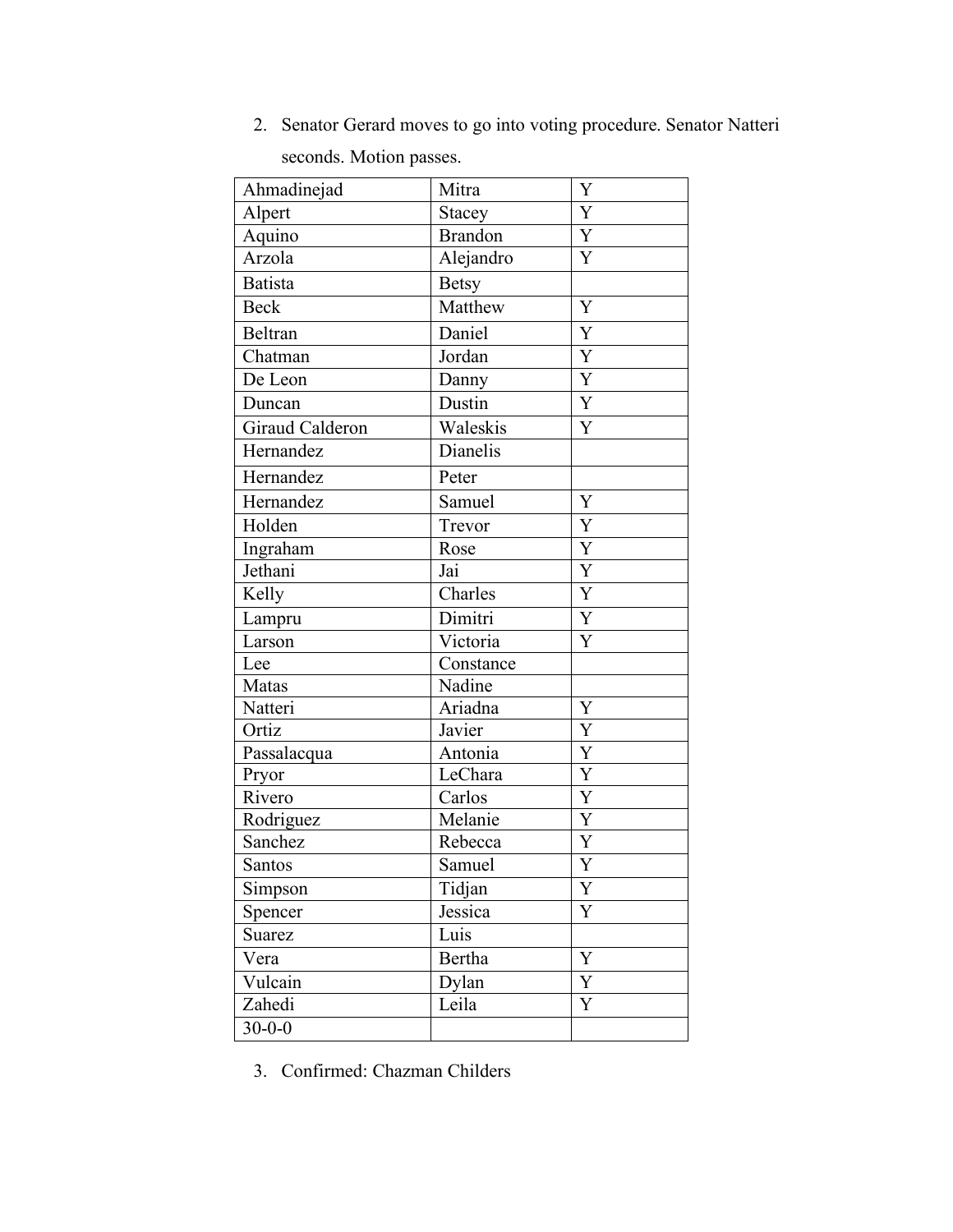- C. Confirmation of The Attorney General Brunella Salinas
	- 1. Senator Beck moves to close question and answer period. Senator Vera seconds. Motion passes.
	- 2. Senator Spencer moves to go into voting procedure. Senator Larson seconds. Motion passes.

| Ahmadinejad        | Mitra          | Y                                                   |
|--------------------|----------------|-----------------------------------------------------|
| Alpert             | <b>Stacey</b>  | Y                                                   |
| Aquino             | <b>Brandon</b> | N                                                   |
| Arzola             | Alejandro      | Y                                                   |
| <b>Batista</b>     | <b>Betsy</b>   |                                                     |
| <b>Beck</b>        | Matthew        | Y                                                   |
| Beltran            | Daniel         | Y                                                   |
| Chatman            | Jordan         | Y                                                   |
| De Leon            | Danny          | Y                                                   |
| Duncan             | Dustin         | Abstain, don't know enough about<br>the limitations |
| Giraud Calderon    | Waleskis       | Y                                                   |
| Hernandez          | Dianelis       |                                                     |
| Hernandez          | Peter          |                                                     |
| Hernandez          | Samuel         | Y                                                   |
| Holden             | Trevor         | Y                                                   |
| Ingraham           | Rose           | N                                                   |
| Jethani            | Jai            | Abstain, don't know enough about<br>the limitations |
| Kelly              | Charles        | Y                                                   |
| Lampru             | Dimitri        | Y                                                   |
| Larson             | Victoria       | Y                                                   |
| Lee                | Constance      |                                                     |
| Matas              | Nadine         |                                                     |
| Natteri            | Ariadna        | N                                                   |
| $\overline{Ortiz}$ | Javier         | Y                                                   |
| Passalacqua        | Antonia        | Y                                                   |
| Pryor              | LeChara        | Y                                                   |
| Rivero             | Carlos         | Y                                                   |
| Rodriguez          | Melanie        | Y                                                   |
| Sanchez            | Rebecca        | Y                                                   |
| <b>Santos</b>      | Samuel         | Abstain, don't know enough about                    |
|                    |                | the limitations                                     |
| Simpson            | Tidjan         | Abstain, don't know enough about                    |
|                    |                | the limitations                                     |
| Spencer            | Jessica        | Abstain, don't know enough about<br>the limitations |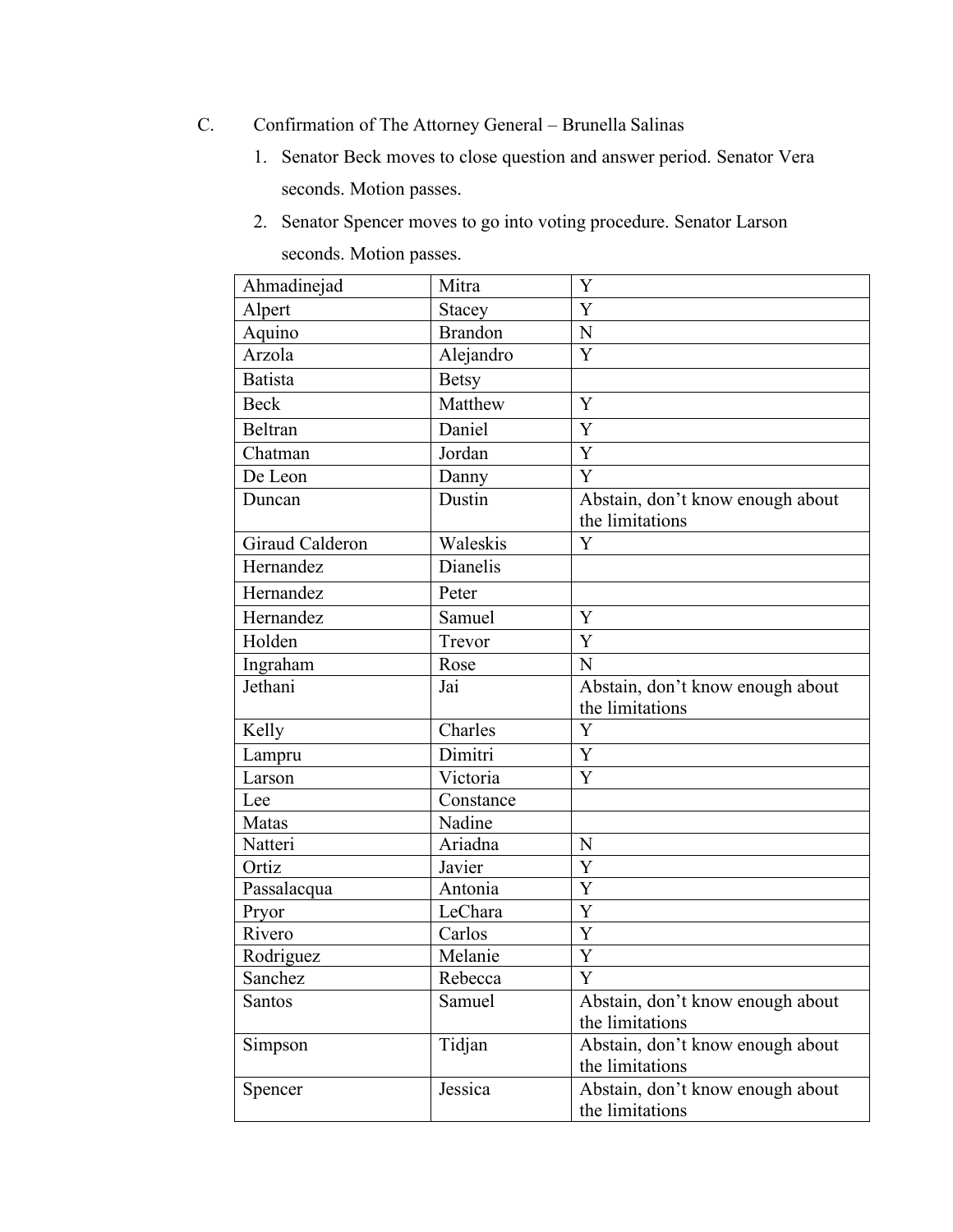| Suarez       | Luis   |                                  |
|--------------|--------|----------------------------------|
| Vera         | Bertha | Abstain, don't know enough about |
|              |        | the limitations                  |
| Vulcain      | )ylan  |                                  |
| Zahedi       | Leila  |                                  |
| $21 - 4 - 6$ |        |                                  |

- 3. Confirmed: Brunella Salinas
- D. Confirmation of The Chief of Staff Patricia Moreno
	- 1. Senator Arzola asks for point of information
	- 2. Senator Spencer moves to close question and answer period. Senator Jethani seconds. Motion passes.
	- 3. Senator Gerard moves to go into voting procedure. Senator Duncan seconds. Motion passes.

| Ahmadinejad     | Mitra          | Y                          |
|-----------------|----------------|----------------------------|
| Alpert          | Stacey         | Y                          |
| Aquino          | <b>Brandon</b> | Y                          |
| Arzola          | Alejandro      | $\mathbf N$                |
| <b>Batista</b>  | <b>Betsy</b>   |                            |
| <b>Beck</b>     | Matthew        | N                          |
| <b>Beltran</b>  | Daniel         | Y                          |
| Chatman         | Jordan         | Y                          |
| De Leon         | Danny          | Y                          |
| Duncan          | Dustin         | Y                          |
| Giraud Calderon | Waleskis       | Y                          |
| Hernandez       | Dianelis       |                            |
| Hernandez       | Peter          |                            |
| Hernandez       | Samuel         | N                          |
| Holden          | Trevor         | Y                          |
| Ingraham        | Rose           | Y                          |
| Jethani         | Jai            | Y                          |
| Kelly           | Charles        | $\overline{N}$             |
| Lampru          | Dimitri        | Y                          |
| Larson          | Victoria       | $\overline{N}$             |
| Lee             | Constance      |                            |
| Matas           | Nadine         |                            |
| Natteri         | Ariadna        | Abstain, relationship with |
|                 |                | previous chief of staff    |
| Ortiz           | Javier         | Y                          |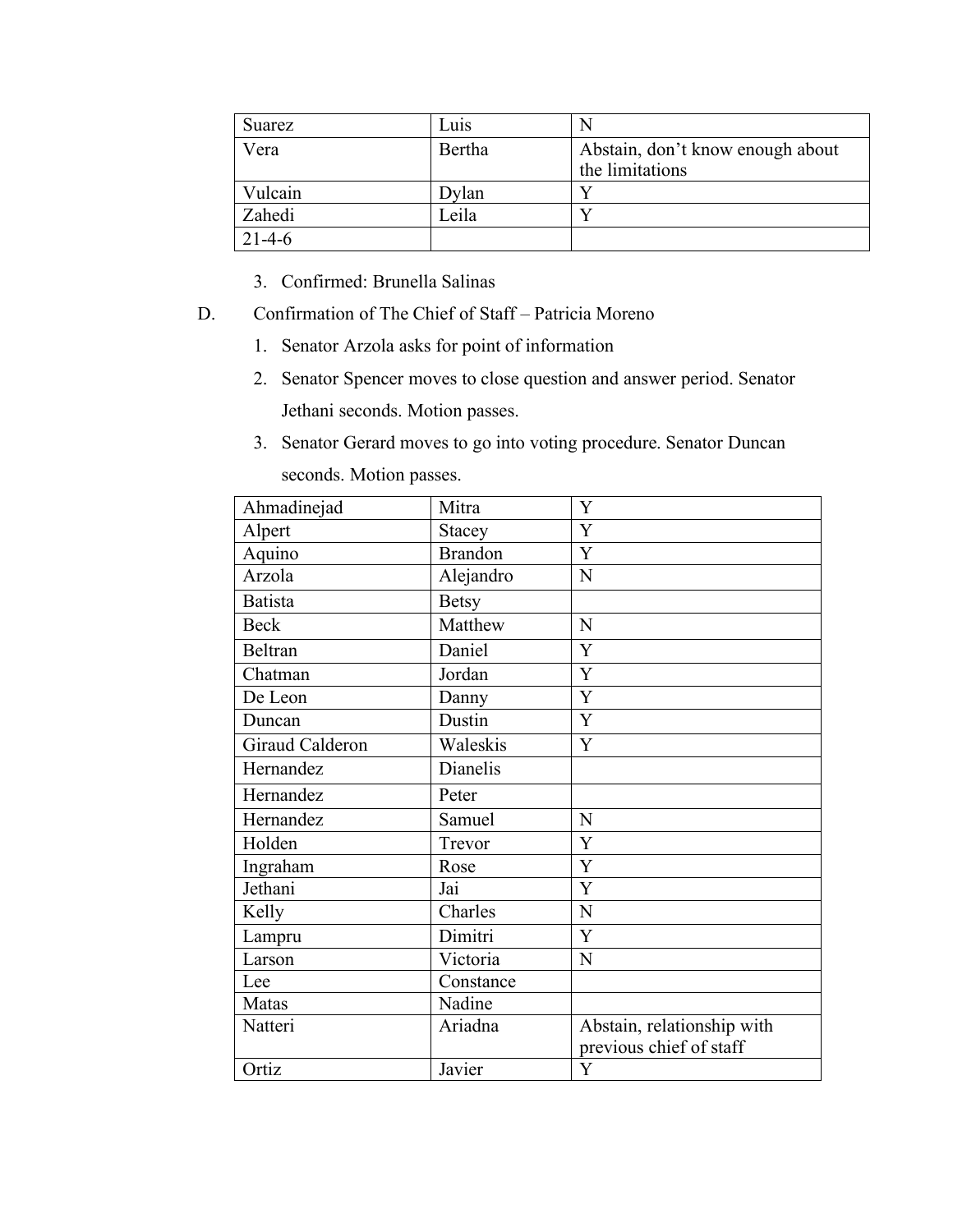| Passalacqua   | Antonia | Abstain, relationship with<br>previous chief of staff |
|---------------|---------|-------------------------------------------------------|
| Pryor         | LeChara | N                                                     |
| Rivero        | Carlos  | Y                                                     |
| Rodriguez     | Melanie | Y                                                     |
| Sanchez       | Rebecca | N                                                     |
| <b>Santos</b> | Samuel  | N                                                     |
| Simpson       | Tidjan  | Y                                                     |
| Spencer       | Jessica | Y                                                     |
| Suarez        | Luis    | N                                                     |
| Vera          | Bertha  | Y                                                     |
| Vulcain       | Dylan   | Y                                                     |
| Zahedi        | Leila   | N                                                     |
| $19-10-2$     |         |                                                       |

- 4. Confirmed: Patricia Moreno
- XII. Committee Reports
	- A. Finance Committee
		- 1. Meeting today after Senate
	- B. Rules, Legislation & Judiciary Committee
		- 1. No report for Rules, Legislation & Judiciary Committee
		- 2. No report for Judicial Branch
	- C. Operational Review Committee
		- 1. Meetings are after Senate
	- D. Student Advocacy Committee
		- 1. Follow Instagram at @fiustudentadvocacy
		- 2. Continue to work with CAPS and Its On US campaign
		- 3. Want to bring Pride Student Union to campus
		- 4. One of our goals is to make ourselves available to all students at FIU
	- E. Internal Affairs Committee
		- 1. Meet Wednesday at 4pm
		- 2. When meeting with your deans make sure you sign the sign in paper
		- 3. Tentative punishment for those Senators that do not attend senate meetings.
	- F. Graduate and Professional Student Committee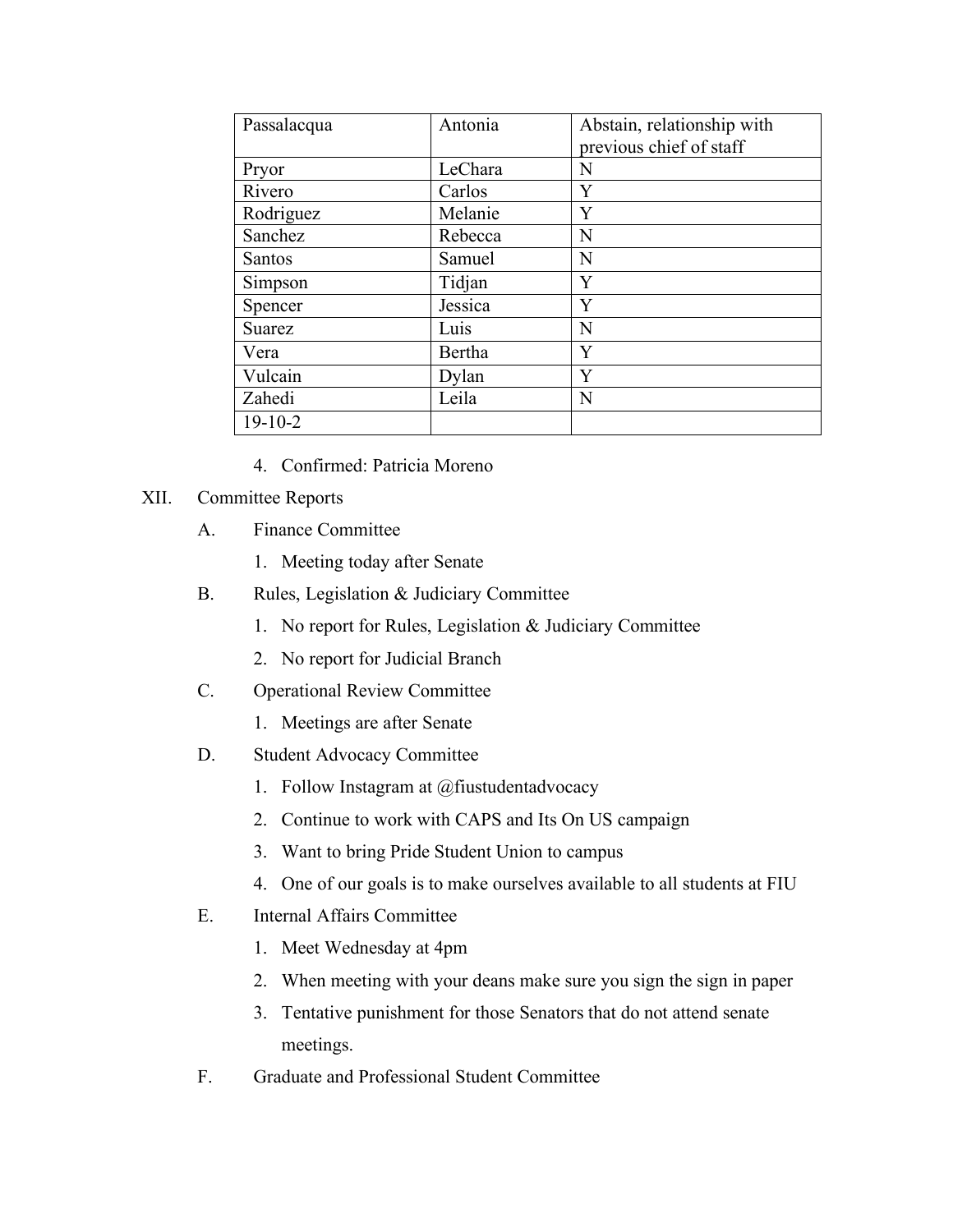- 1. Consulting with University Graduate school for hiring students for graduate advisory board
- 2. GSAW finalized for first week of April
- 3. GPS will work with UGS and GAB for the State Wide Scholarly Competition.
- XIII. Executive Board Reports
	- A. Speaker of the Senate
		- 1. Retreat on Saturday I talked on knowing when your office hours will be. Senator Aquino made a form in Panther Connect.
		- 2. If you have any questions, please email  $sgaspeaker@final$
	- B. Speaker Pro Tempore of the Senate
		- 1. Keep an update with the BBC Senate
		- 2. BBC Senate tabled UB 1802 for discussion
		- 3. Make sure to review Robert's Rules
		- 4. If you have any questions, please email  $sgaprotemp@final$
	- C. President
		- 1. We just had our first President's Roundtable meeting.
		- 2. SPC just had Week of Welcome event. Over 400 participants attended.
		- 3. BSU
			- i. Have a new office and will have open house soon. Will have general body meeting September 5<sup>th</sup> at 8pm in GC 140
			- ii. Programming Council and the National Pan Hellenic Council on August  $31<sup>st</sup>$  at 8:00pm on GC Lawns.
			- iii. State of the Union September  $7<sup>th</sup>$  at 7:30pm in GC Ballrooms
			- iv. Spill the Tea (Collaboration with Student Programming Council) on September  $18<sup>th</sup>$  from  $11am - 2pm$  in GC pit.
		- 4. Engineering Campus Council
			- i. First event in the first week free breakfast in which students and faculty enjoyed complimentary bagels and coffee.
			- ii. Second event was a free lunch in which students and faculty were given sandwiches.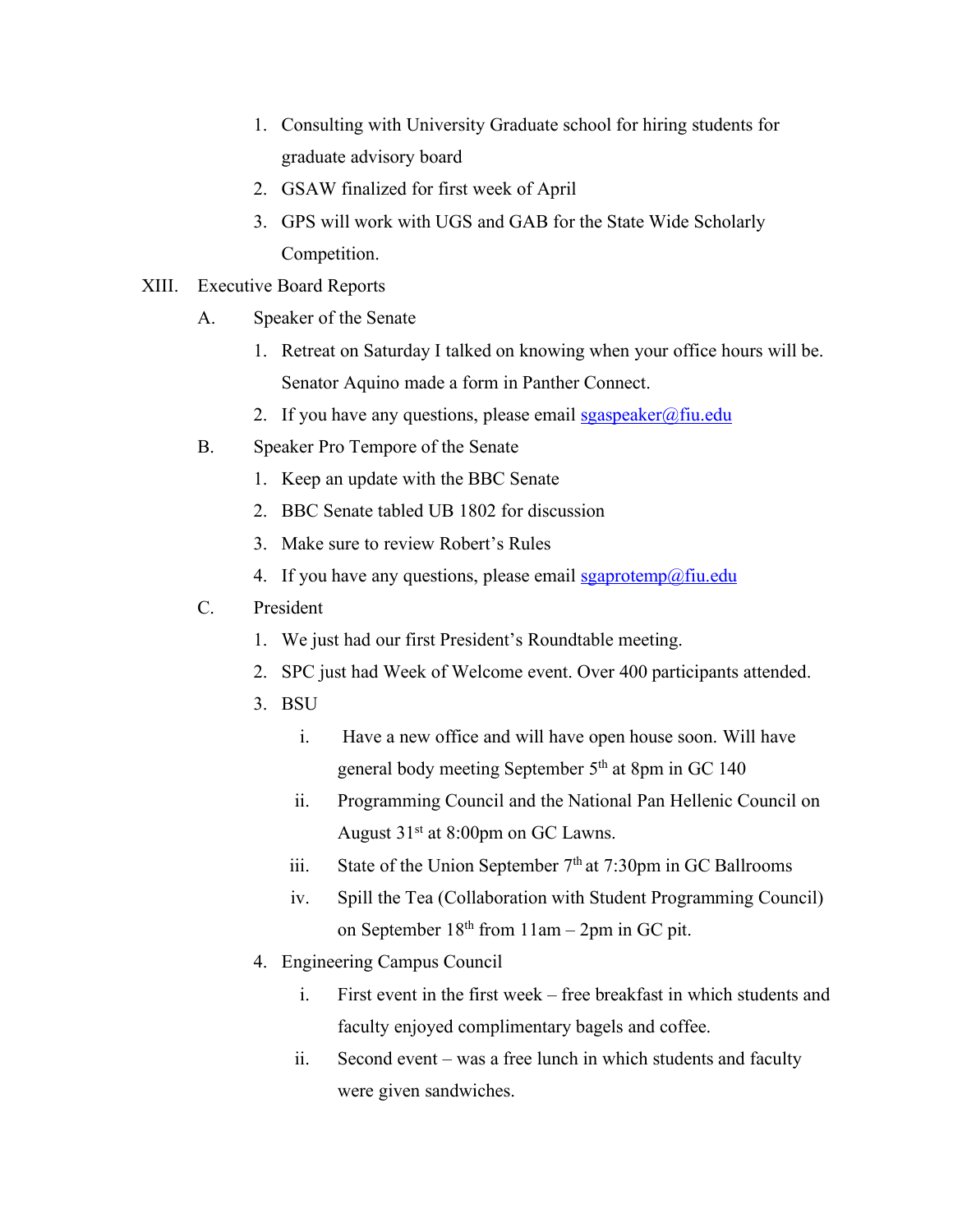- a. Spread the word about our new council and asked students to complete survey regarding changes they would like to make at the Engineering Campus to make their learning environment better.
- 5. Talking about having a Homecoming float
- 6. Panther Chow are looking for volunteers. Launching next week.
- 7. Constitution Committee working on a financial process for the future, likes the UF model.
- 8. Campus Renaming
- 9. Partnership with CSO
- 10. Room Rental Agreement was signed. Majors changes, organizations get 15 rooms per semester per campus instead of 8. Individual Greek chapter meetings can no longer make reservations for meetings because they are not open and accessible for all students; CLS orgs are able to get unlimited so long as they register with CSO, etc.
- 11. FSA appointed me to chair the Need-Based Aid Committee
- 12. FLHASU meeting on September 22nd
	- i. Applications for their Executive Board are still open
- 13. FSA September 28th at UNF
- 14. If you have any questions, please email  $sgapres(\hat{\omega})$ fiu.edu

## D. Vice President

- 1. Athletics student engagement to try to increase game attendance.
- 2. September  $10<sup>th</sup>$  from 3-4pm we will be inviting Greek organization for President's Roundtable.
- 3. Friendly Reminder: Basketball court lights are extended until 2am.
- 4. If you have any questions please email  $sgavp(\omega)$  fiu.edu

## E. Comptroller

- 1. Expenditures report for the month of August since school started
	- i. Convocation T-shirts \$840
	- ii. ServSafe Food Handling Training \$360
	- iii. Freshman Convocation T-Shirts \$6,000